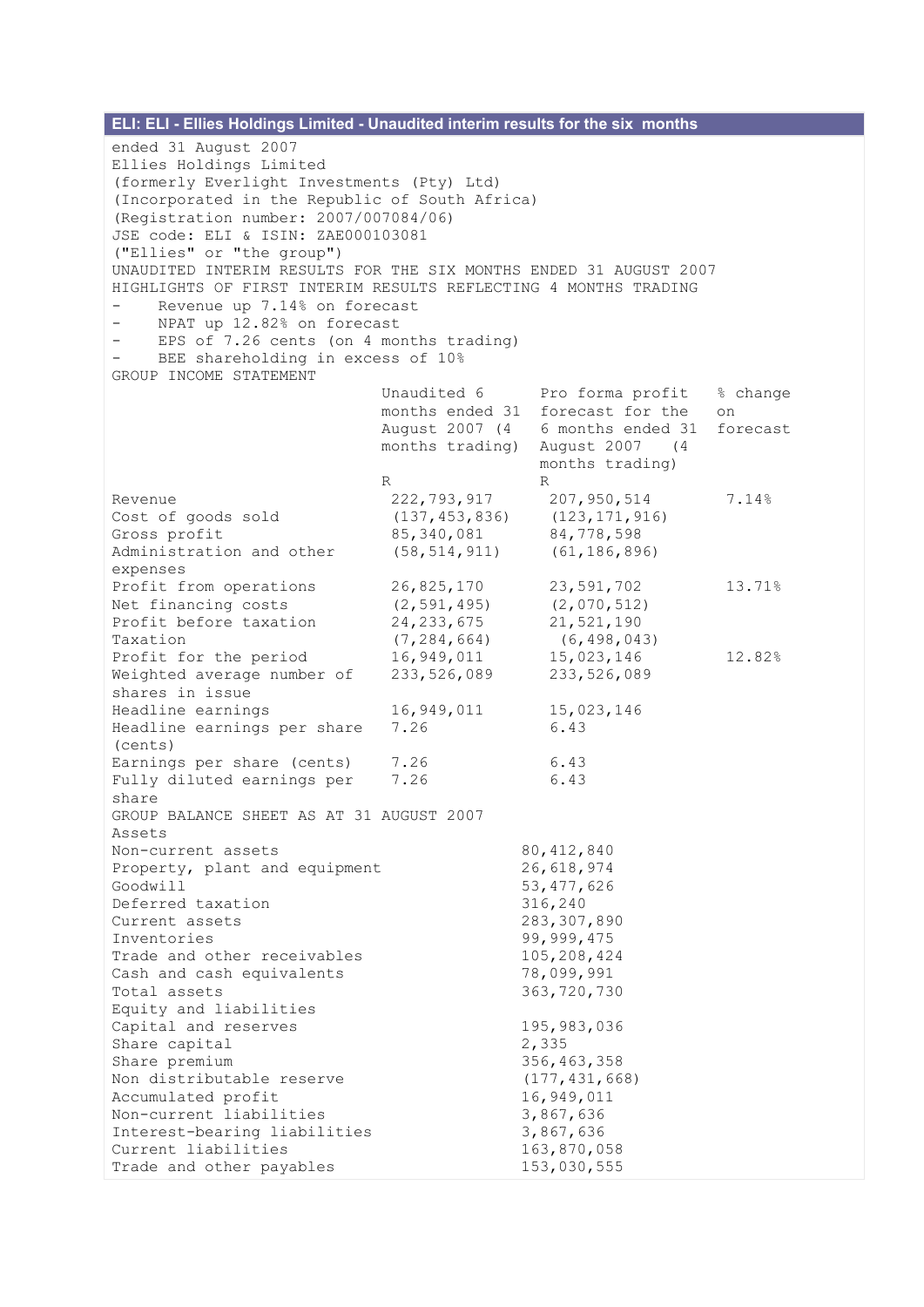Current portion of interest-bearing 1,169,658 liabilities Bank overdraft 1,480,721 Taxation owing 3,189,124 Total equity and liabilities 363,720,730 NAV per share (cents) 83.92 NTAV per share(cents) 61.02 GROUP CASH FLOW STATEMENT FOR THE 6 MONTHS ENDING 31 AUGUST 2007 R Cash utilised in operations (2,363,589) Cash utilised in investing activities (1,088,159) Cash generated from financing activities 80,071,018 Increase in cash and cash equivalents 76,619,270 GROUP STATEMENT OF CHANGES IN SHAREHOLDERS' EQUITY for the 6 months ended 31 August 2007 R Share capital and share premium 356,465,693 Issued during period 360,606,327 Share issue expenses written off (4,140,634) Net profit for the period 16,949,011 Business purchased under common control (177,431,668) Total capital and reserves 195,983,036 INTRODUCTION Ellies listed on the Alternative Exchange of the JSE Limited ("JSE") on 5 September 2007, and is pleased to report the company's maiden interim results for the six months ended 31 August 2007. On listing Ellies changed its year-end from February to April and consequently will have a 14 month financial year ending 30 April 2008. The acquisition of Ellies' operating subsidiaries was effective on 1 May 2007. In compliance with IFRS 3, Ellies only began accounting for the profits of its subsidiaries from 1 May 2007. Consequently, the interim results for the six months ended 31 August 2007 reflect a 4 month trading period from 1 May to 31 August 2007. PROFILE Ellies was established in 1979 in Johannesburg by the current Chairman, Elliot Salkow. The group has grown from an entrepreneurial one-man operation and is now the largest manufacturer, wholesaler and distributor in Southern Africa of television reception-related products, a dominant player in domestic electronic and industrial audio products and is a leading importer of associated products. The group has a range of over 10 000 products, from terrestrial antennae and satellite equipment to television, audio, domestic electrical and telephone accessories. The group controls the packaging, marketing, sales and distribution of its own manufactured and its imported products. Ellies has twelve operations: Manufacturing & Engineering - Aluminium & Plastics Manufacturing Electronics Manufacturing - Light Metal Engineering Manufacture, Import and Distribution Of: Terrestrial Television Reception Products Satellite Television Reception Products - Electrical & Surge Safe - Audio Equipment & Accessories - Corporate Services - Elsat Full Maintenance Finance and Rentals - Packaging & Marketing - Sales & Merchandising Distribution/Logistics NATIONAL INFRASTRUTURE Ellies operations are geographically situated to service Johannesburg, Pretoria,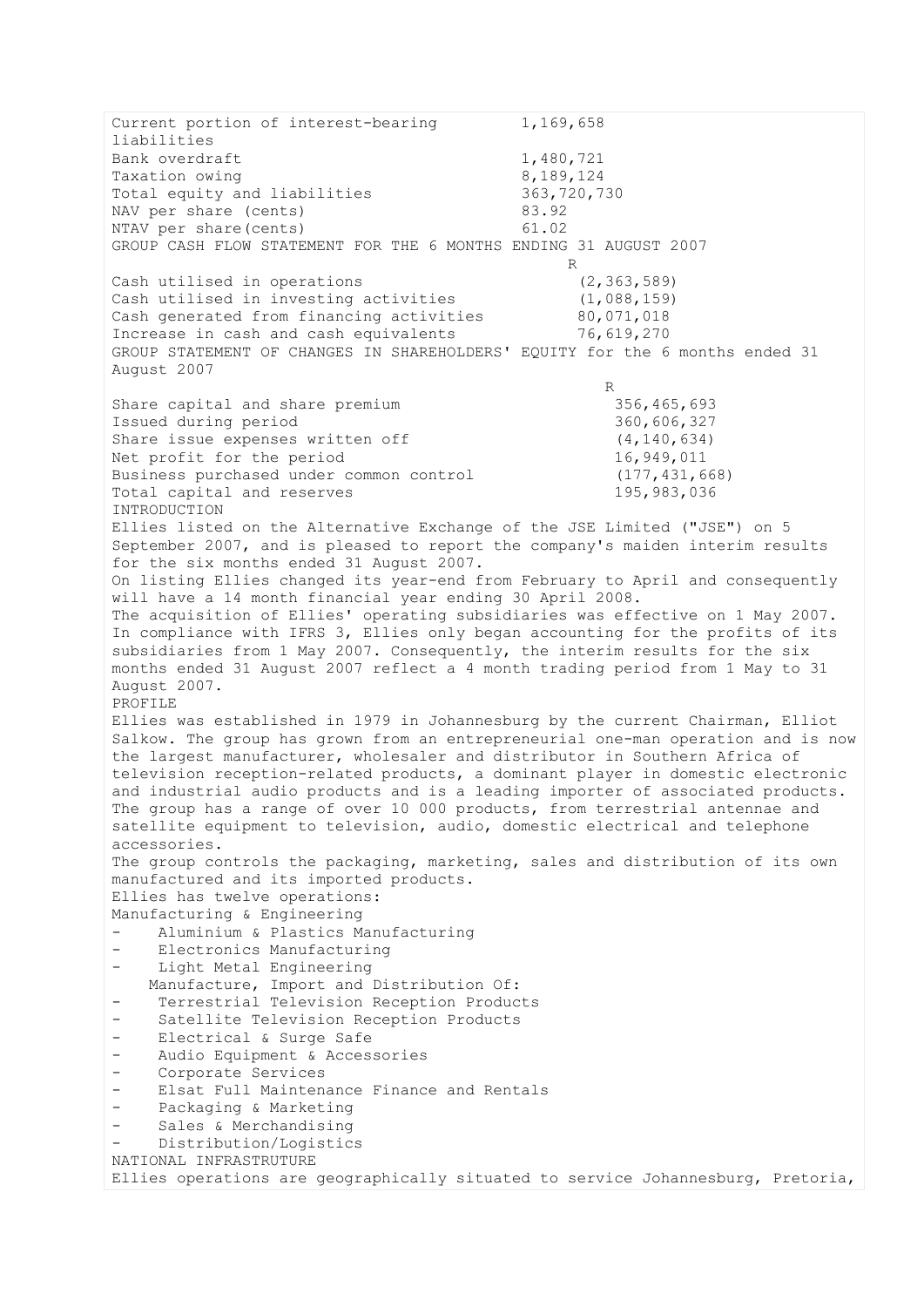Namibia, Botswana, Nelspruit, Polokwane (formerly Pietersburg), Bloemfontein, Upington, East London, Port Elizabeth and Cape Town. The group's principal infrastructural and industrial activities are at its head office in Gauteng which extracts operational and managerial synergies across all products and service offerings and controls dealings with the common customer base serviced by distribution branches.

FINANCIAL RESULTS

Ellies has maintained strong and consistent growth in revenue and profitability and has exceeded its forecast earnings for the first six months (4 trading months). It has achieved its objective of listing on the JSE and management has integrated well into the new corporate reporting structure. Growth in revenue to R222.8 Million for the 4 trading months May to August was driven by increased demand in the retail and DIY sectors and Rugby World Cup promotions. The gross margin variance of 2.46% resulted from the mix between the greater revenue contributions of the satellite division which is traditionally lower margin business, influenced largely by promotions aimed at the Rugby World Cup. Net profit after taxation for the period was R16.95 million against forecasted net profit after taxation of R15,02 million. Earnings per share increased from forecast 6.43 cents to 7.26 cents.

Ellies increased its stock levels significantly in order to meet customer demand as well as taking advantage of competitive pricing from suppliers on favourable terms. Despite the increase in stock and trade receivables, resulting from the revenue and trade growth and the decline in payables, the group's cash and cash equivalents from operating activities declined by R2.36 Million. The share capital and share premium increased as a result of the capital raising undertaken at the time of listing.

BASIS OF PREPARATION

The interim results have been prepared in accordance with IAS 34 (Interim Financial Reporting). The accounting policies applied in preparing these interim financial statements are in accordance with International Financial Reporting Standards (IFRS). These financial results have not been audited or reviewed by the groups's auditors.

PROSPECTS

Ellies is experiencing high levels of demand for its products and services reflecting growth in its consumer base and increased spending by its customers. Organic growth has been achieved through motivated and professional sales and service teams, efficiencies in production and diversification in Ellies' product range and customer base. The board does not expect that any general economic slowdown will diminish the group's prospects.

The listing of Ellies and broad-based employee share participation have contributed to high levels of motivation in management and employees at all levels and to cohesion between all divisions and branches nationwide. This augurs well for continued out-performance.

The Ellies Corporate Services division is beginning to expand and mature, as expected, with recent contracts concluded with Famous Brands, Vodacom shops, Sportsman Warehouse, Outdoor Warehouse and Shell Forecourts, to name a few. This burgeoning division is expected to continue to be the catalyst for the growth of Ellies rentals division.

Likewise the expansion to the existing range of electrical and surge products, from adaptors to extension reels, have been well received. The electrical and surge product sales have increased exponentially, quarterly from 2006 to date, in keeping with forecast, as one of the bigger growth areas for Ellies. Exports have increased despite the strength of the Rand. Ellies has secured substantial additional orders from multiple Satellite Content Providers in Africa. These orders are currently being delivered to numerous countries, north of our borders.

As forecasted, Ellies has opened two new trade counters, one in Pretoria and the other in Upington. Both have exceeded their targets while finding new customers, predominantly from the informal sector. This success will prompt the establishment of additional trade counters in various growth areas of South Africa.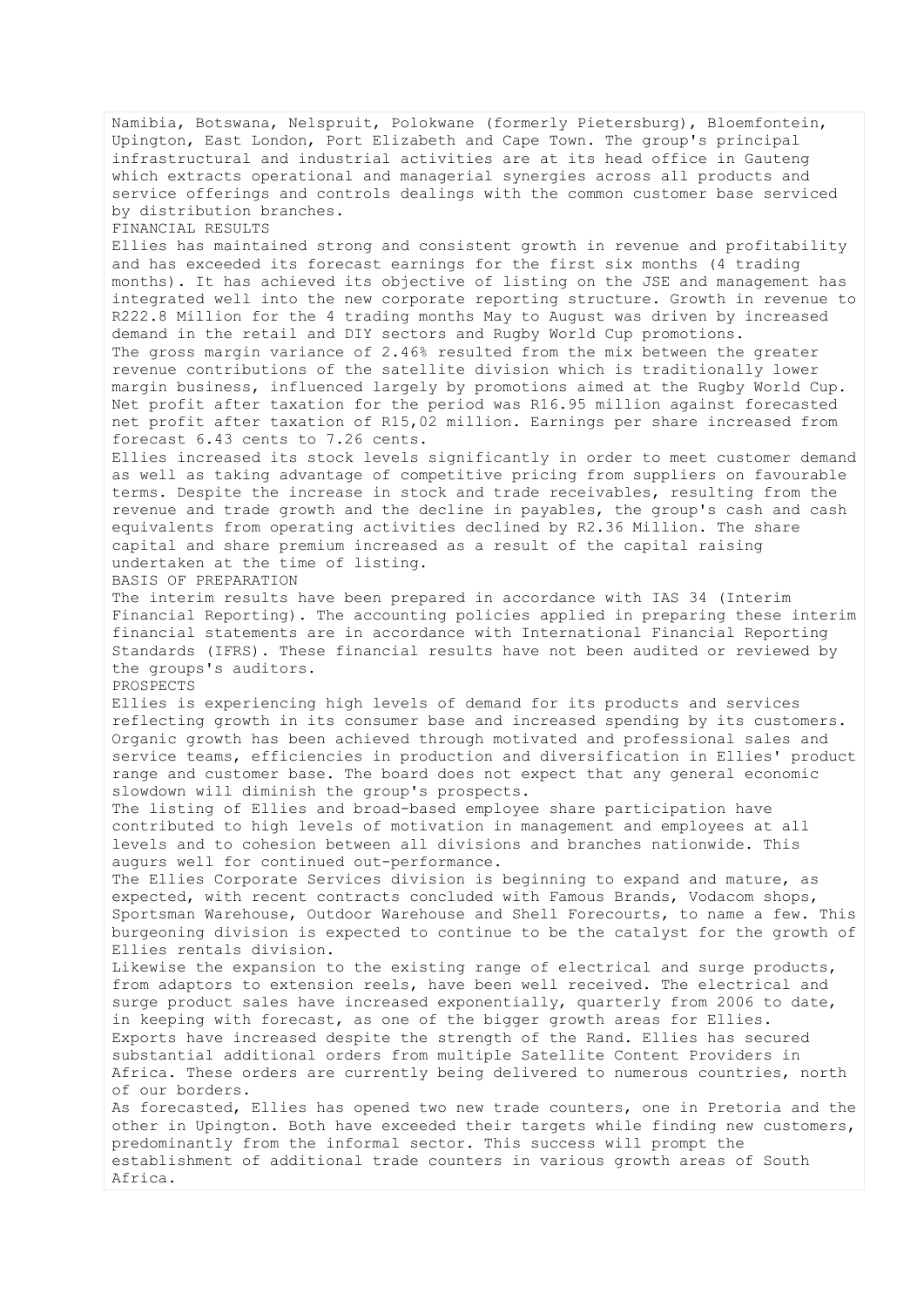Ellies as a group is acquisitive and intends to announce it's first acquisition by December 2007. The directors are aware of the current low gearing in the group and expect to consider optimising the funding of the group in light of the current cost of capital, acquisitive intent and investor interest. BEE SHAREHOLDING A BEE transaction was concluded between existing shareholders of Ellies and Famaatla Industries (Proprietary) Limited ("Famaatla"), at no cost to the group. Famaatla is 100% black-owned and its directors are: - Mziwamahlubi Mazwi (BCom CA(SA)), who has a back-ground in corporate finance and is a non-executive director on the board of Ellies; - Jack Phalane (BA, LLB, LLM), an attorney and a partner at Fluxmans Inc. Famaatla has purchased 15 million shares in the company comprising approximately 6,5% of shares in issue. Famaatla has committed not to dispose of any of its shares in the next 5 years and to acquire additional shares over time with the objective of increasing its shareholding to approximately 10% of shares in issue. As other black shareholders hold approximately 4,2% of the company, currently more than 10,7% of the issued shares of Ellies are black-owned. To give effect to a broad based empowerment component of the BEE transaction, 20% of Famaatla is held for the benefit of the Ellie's installer school, which has been established to train historically disadvantaged individuals to start installation business as outsourced service providers to Ellies. DIVIDEND POLICY The dividend policy will be reviewed periodically taking into account prevailing circumstances and future cash requirements. Initially, all earnings generated by the company will be utilised to fund future growth. Accordingly, in line with group policy, no dividend has been declared for the interim period. APPRECIATION We thank our loyal staff for their commitment and hard work which contributed to Ellies's achievement of its milestone listing on the JSE. We also thank our customers, business partners, advisors, suppliers and most importantly our shareholders for their ongoing support and faith in the group. By order of the board<br>Elliot Salkow Wayne Samson Executive Chairman Chief Executive Officer Michael Levitt James Murray Chief Financial Officer Executive Director<br>Raymond Berkman Hilton Epstein Raymond Berkman Executive Director Non-Executive Director Andrew Brooking Mziwamahlubi Mazwi Non-Executive Director Non-Executive Director 5 November 2007 Business address: 94 Eloff Street Ext, Village Deep, Johannesburg, South Africa Business Postal Address: P O Box 57076, Springfield, 2137, South Africa. Company Secretary: PROBITY BUSINESS SERVICES (Pty) Ltd. Telephone: (011) 327-7146 Facsimile: (011) 327-7149 Transfer Secretaries: Link Market Services South Africa (Pty) Ltd Visit our website: www.elliesholdings.com Johannesburg 7 November 2007 Designated advisor: Java Capital (Proprietary) Limited Date: 07/11/2007 15:47:01 Produced by the JSE SENS Department. The SENS service is an information dissemination service administered by the JSE Limited ('JSE'). The JSE does not, whether expressly, tacitly or implicitly, represent, warrant or in any way guarantee the truth, accuracy or